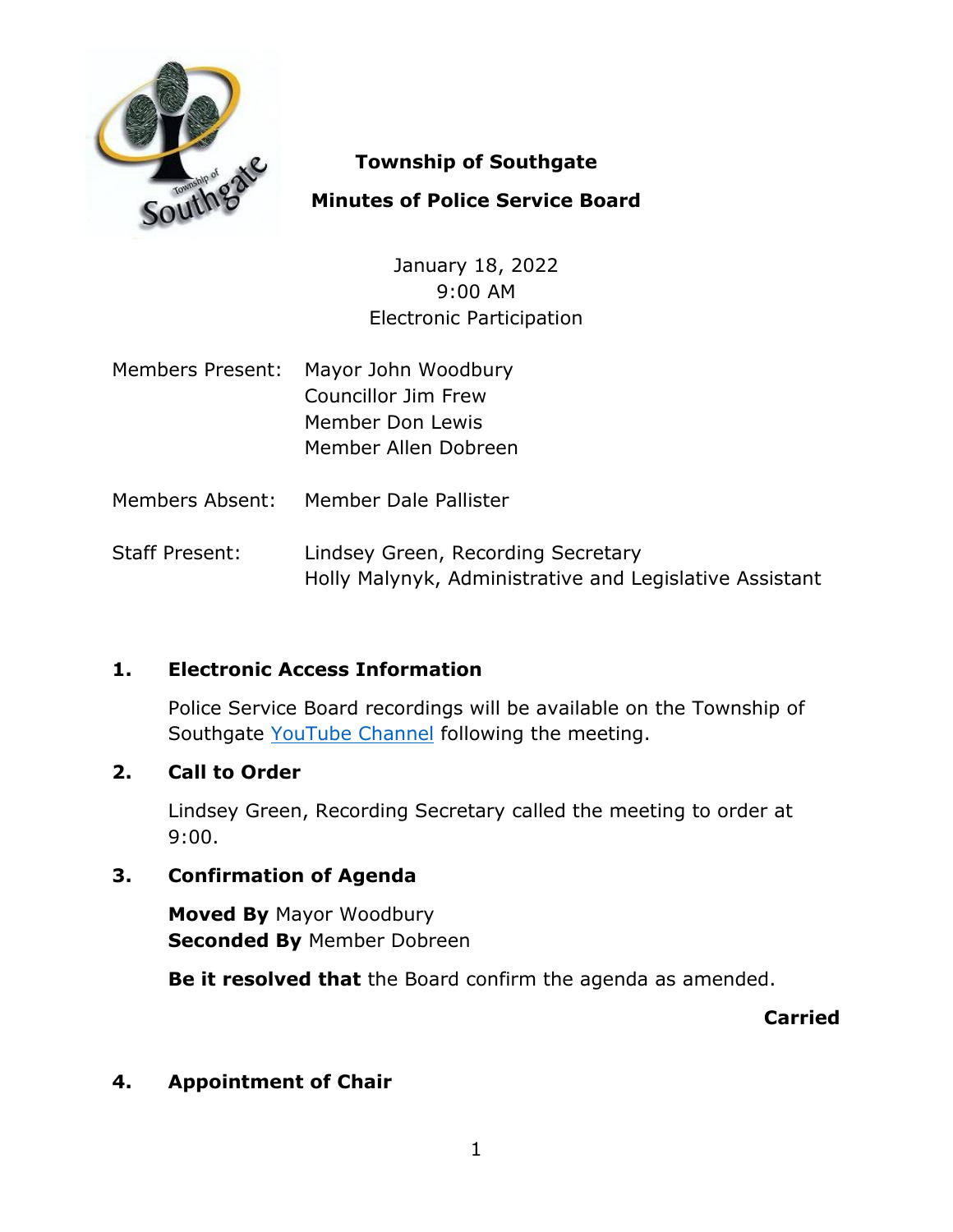Secretary Lindsey Green called for nominations for the Chair for the Police Service Board for 2022.

**Moved By** Mayor Woodbury **Seconded By** Member Lewis

**Be it resolved that** the Board appoint Councillor Jim Frew as the chair of the Police Service Board for the 2022 year.

## **Carried**

Chair Jim Frew called for nominations for the Vice Chair for the Police Service Board for 2022.

**Moved By** Member Lewis **Seconded By** Mayor Woodbury

**Be it resolved that** the Board appoint Member Allen Dobreen as the Vice Chair for the 2022 year.

## **Carried**

#### **5. Declaration of Pecuniary Interest**

No one declared a pecuniary interest to any item on the agenda.

#### **6. Adoption of Minutes**

**Moved By** Member Dobreen **Seconded By** Member Lewis

**Be it resolved that** the Board approve the minutes from the November 16, 2021 Police Service Board meeting as presented.

**Carried**

#### **7. Business Arising**

None.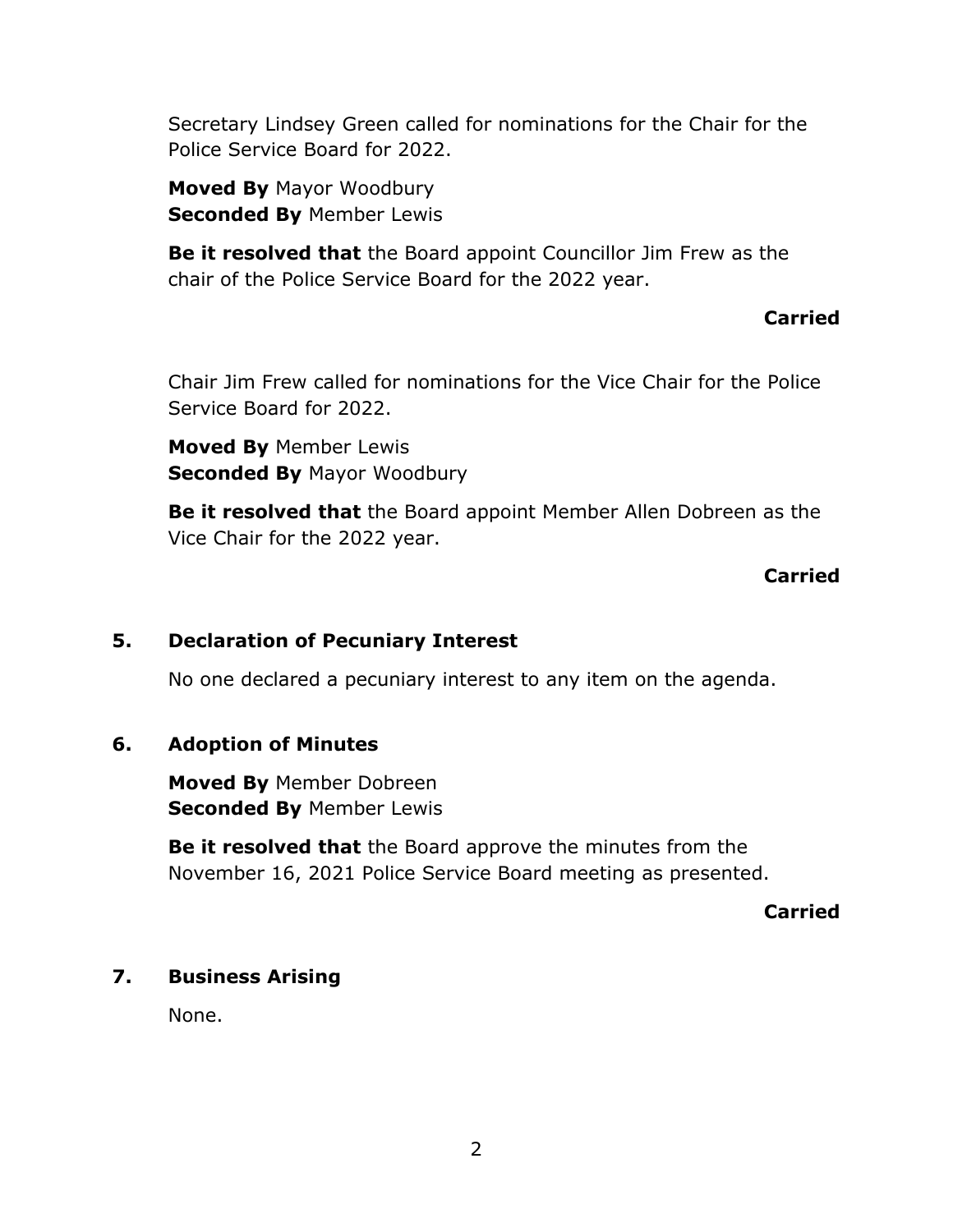## **8. Detachment Commander's Report**

**Moved By** Mayor Woodbury **Seconded By** Member Dobreen

**Be it resolved that** the Detachment Commander's Report be received for information.

**Carried**

## **9. Correspondence**

**Moved By** Member Dobreen **Seconded By** Mayor Woodbury

**Be it resolved that** the Board receive the items of correspondence dated January 18, 2022 as information.

**Carried**

# **9.1 Call for Nominations - Appointment to the OMERS SC Board**

## **10. New / Unfinished Business**

Mayor Woodbury noted that it is good that some of the issues that had been raised in 2021 have been finished through the cooperation of the Board and the Police Services.

## **11. Members Privilege - Good News & Celebrations**

None.

## **12. Confirmation of Next Meeting**

March 15, 2022 at 9:00AM.